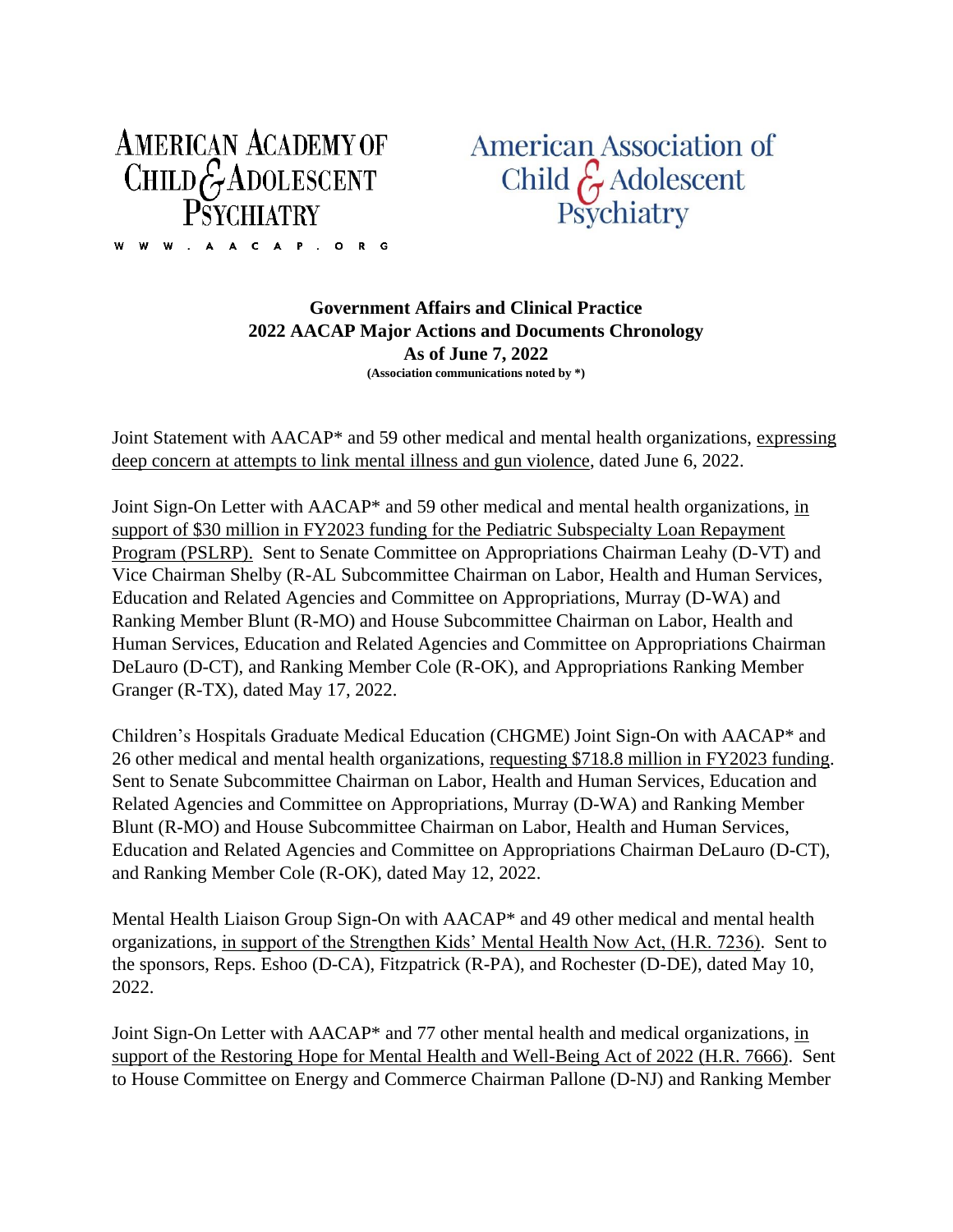McMorris Rodgers (R-WA) and Health Subcommittee Chairwoman Eshoo (D-CA) and Ranking Member Guthrie (R-KY), dated May 10, 2022.

AACAP Comments on draft Recommendations Statements released by USPTF on screening for anxiety and depression and suicide risk. Sent to U.S. Preventive Services Task Force Chair Mangione, dated May 9, 2022.

AACAP\* hosted its virtual annual Legislative Conference training and Hill visits for 185 members on May 5 and May 11, 2022.

Amicus Brief in the matter of Eknes-Tucker v. Ivey Medical. Sent to the Alabama District Court on May 4, 2022.

AAP Joint Sign-On Letter with AACAP\* and 287 other mental health and medical organizations, in support of \$60 million for gun violence prevention research to the CDC and NIH for fiscal year 2023. Sent to Senate Committee on Appropriations Chairman Leahy (D-VT) and Vice Chairman Shelby (R-AL), and House Committee on Appropriations Chair DeLauro (D-CT) and Ranking Member Granger (R-TX), dated April 28, 2022.

Association of American Publishers Sign-on Letter with AACAP and 82 other scientific research and publishing organizations, opposing the inclusion of Section 2527(b) in the U.S. Innovation and Competition Act ("USICA") in the final conferenced legislation. Sent to Senate Majority Leader Schumer (D-NY), Speaker of the House Pelosi (D-CA), Senate Minority Leader McConnell (R-KY), and House Minority Leader McCarthy (R-CA), dated April 27, 2022.

AACAP responses to the CMS Request for Information on increasing access to coverage and care in the Medicaid and CHIP programs. Survey responses suggested strengthening the mental health continuum of care, implementing robust network adequacy standards to improve availability of child psychiatrists and other mental health providers, increasing diversity in the mental health workforce, and increasing/incentivizing adoption of collaborative care models in Medicaid and CHIP, dated April 18, 2022.

Mental Health Liaison Group Joint Sign-On Letter with AACAP\* and 41 other mental health and medical organizations, in support of the Kids Online Safety Act (S.3663). Sent to Senate Commerce, Science and Transportation Committee Chair Cantwell (D-WA) and Ranking Member Wicker (R-MS), dated April 13, 2022.

Mental Health Liaison Group Joint Sign-On Letter with AACAP\* and 47 other mental health and medical organizations, in support of the Virtual Peer Support Act of 2021, (S. 157), (H.R. 2929). Sent to Senate Health Education and Labor Committee Chairman Murray (D-WA) and Ranking Member Burr (R-WA), and House Energy and Commerce Committee Chairman Pallone (D-NJ) and Ranking Member McMorris Rodgers (R-WA), dated April 11, 2022.

AAP Joint Sign-On Letter with AACAP\* and 46 other mental health and medical organizations, in support of the Supporting Children's Mental Health Care Access Act of 2022. Sent to the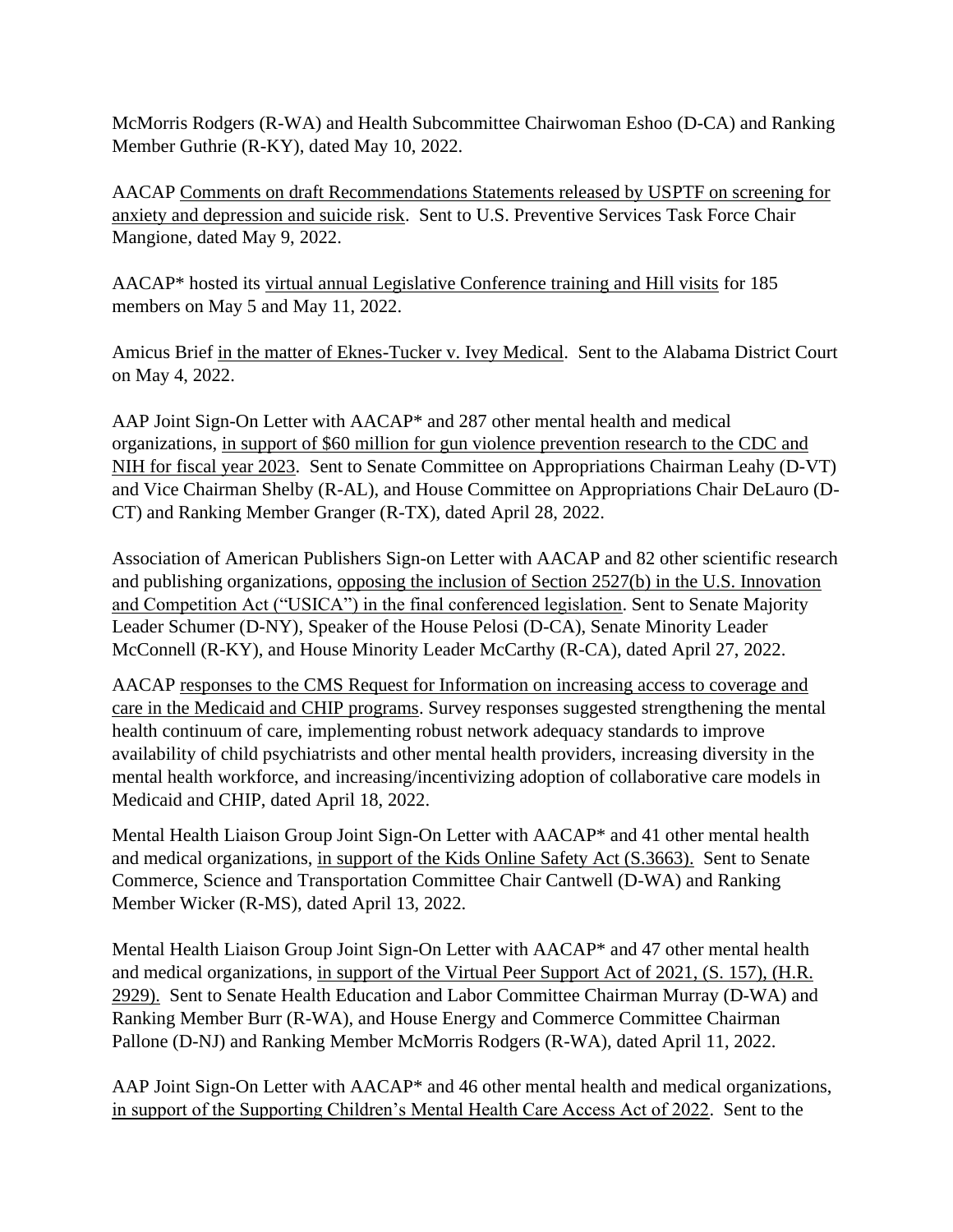sponsors, Reps. Schrier (D-WA) and Miller-Meeks (R-IA) and Sens. Murphy (D-CT) and Cassidy (R-LA), dated April 4, 2022.

Kennedy Forum Joint Sign-On Letter with AACAP\* and 82 other mental health and medical organizations, urging a full review of the federal court decision in Wit v. United Behavioral Health (UBH). Sent to US Department of Labor Secretary Walsh and US Department of Health and Human Services Secretary Becerra, dated April 1, 2022.

AAP Joint Writ of Mandamus, as part of the Amicus Brief with AACAP and multiple other mental health and medical organizations, filed in the matter of Doe v. Abbott, calling for a temporary injunction of the Texas actions on transgender and gender diverse youth and families. Sent to the Texas Supreme Court, dated April 1, 2022.

AACAP and Wisconsin Council of Child and Adolescent Psychiatry, Joint Amicus Brief in the matter of Doe v. Madison Metropolitan School District. Sent to the Wisconsin State Supreme Court, dated March 25, 2022.

Kennedy Forum Joint Sign-On Letter with AACAP and 20 other mental health and medical organizations, urging the inclusion of mental health and substance use in humanitarian efforts in Ukraine. Sent to US Secretary of State Blinken and USAID Administrator Power, dated March 22, 2022.

AAP Joint Amicus Brief with AACAP and multiple other mental health and medical organizations, filed in the matter of Doe v. Abbott, calling for a temporary injunction of the Texas actions on transgender and gender diverse youth and families. Sent to the Texas Court of Appeals, dated March 17, 2022.

AAP Joint Amicus Brief with AACAP and multiple other mental health and medical organizations, filed in the matter of Doe v. Abbott, calling for a temporary injunction of the Texas actions on transgender and gender diverse youth and families, dated March 10, 2022.

AACAP Statement urging the Biden Administration to declare the Children's Mental Health Crisis a Public Health Emergency, dated March 1, 2022.

AACAP Statement Opposing Actions in Texas Threatening the Health, Mental Health and Well-Being of Transgender and Gender Diverse Youth and Their Families, dated March 1, 2022.

Mental Health Liaison Group Joint Sign-On Letter with AACAP and 56 other mental health and medical organizations, in support of the 9-8-8 National Suicide Prevention Lifeline Implementation Act, sent to Reps. Cardenas (D-CA), Beyer (D-VA), Blunt Rochester (D-DE), Fitzpatrick (R-PA), Moulton (D-MA), Napolitano (D-CA), and Raskin (D-MD), dated February 18, 2022.